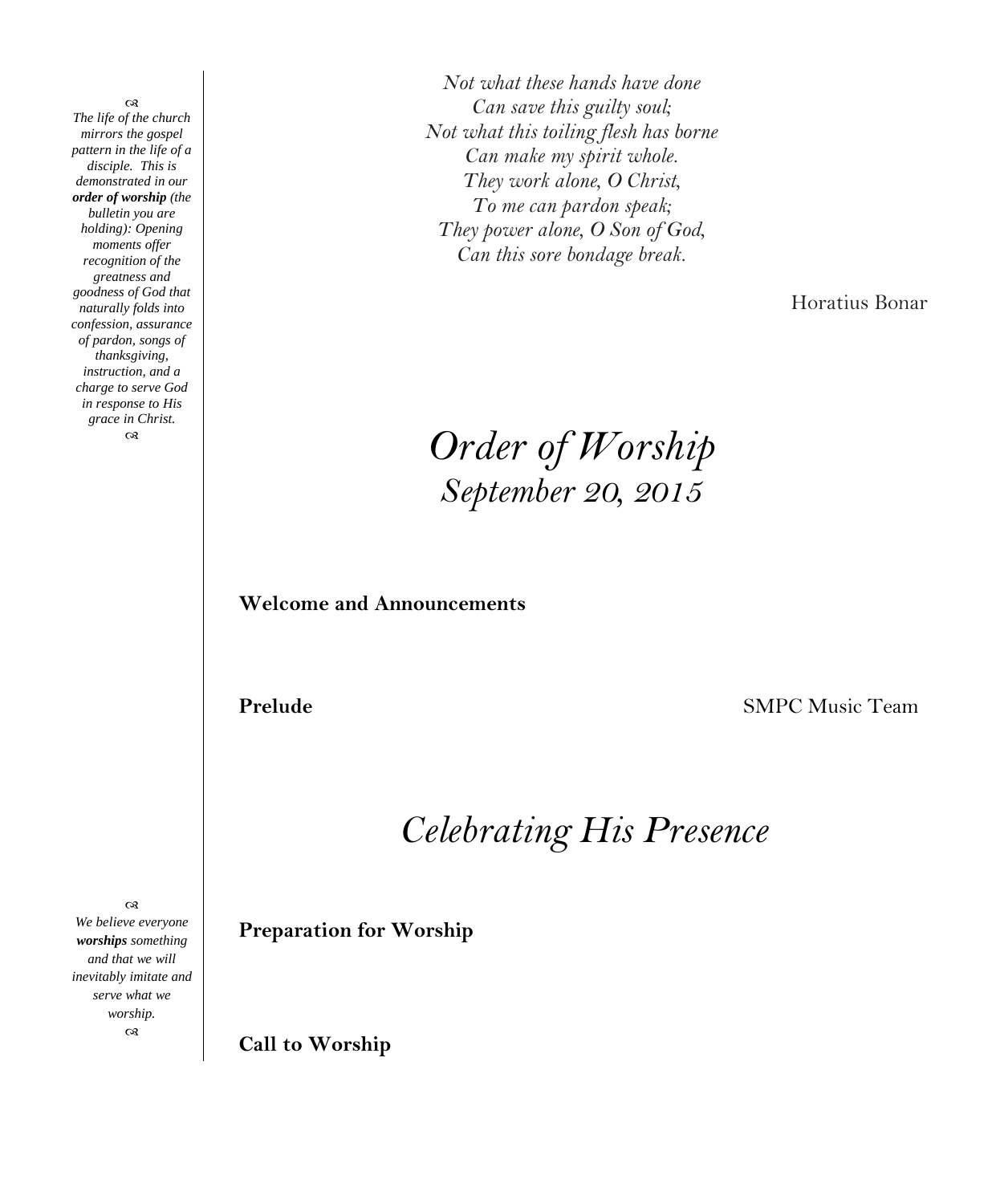## **All Praise to God, Who Reigns Above**

All praise to God, who reigns above, the God of all creation, The God of wonders, pow'r, and love, the God of our salvation! With healing balm my soul He fills, the God who every sorrow stills, To God all praise and glory!

What God's almighty pow'r hath made His gracious mercy keepeth; By morning dawn or evening shade His watchful eye ne'er sleepeth; Within the kingdom of His might, lo, all is just and all is right, To God all praise and glory!

I cried to Him in time of need, Lord God, O hear my calling! For death He gave me life indeed and kept my feet from falling. For this my thanks shall endless be; O thank Him, thank our God with me, To God all praise and glory!

The Lord forsaketh not His flock, His chosen generation; He is their Refuge and their Rock, their Peace and their Salvation. As with a mother's tender hand He leads His own, His chosen band, To God all praise and glory!

**Invocation**

#### **A Gospel Moment**

#### **The Prayer of Confession and Repentance**

Merciful God, You pardon all who truly repent and turn to You. We humbly confess our sins and ask Your mercy. We have not loved You with a pure heart, nor have we loved our neighbor as ourselves. We have not done justice, loved kindness, or walked humbly with You, our God. Have mercy on us, O God, in Your loving-kindness. In Your great compassion, cleanse us from our sin. Create in us a clean heart, O God, and renew a right spirit within us. Do not cast us from Your presence, or take Your Holy Spirit from us. Restore to us the joy of Your salvation and sustain us with Your bountiful Spirit through Jesus Christ, our Lord. Amen. —based on Psalm 51:10-12

#### $\infty$

*The gospel moment is a time we use to remind people of the death and resurrection of Jesus Christ. By His obedience we are justified, and by His death we are reconciled to God. As we apprehend this we are ready to confess our sin.*

#### $\infty$

#### $^{cs}$

*Since we understand that we are redeemed sinners, we agree with God about our sin to the end that we might be confirmed in the forgiveness and absolution we have in Christ. This pattern of confession makes way for affirmation and confirmation of God's covenant promise that He assures every believer of pardon for the sake of Christ's obedience and substitution.*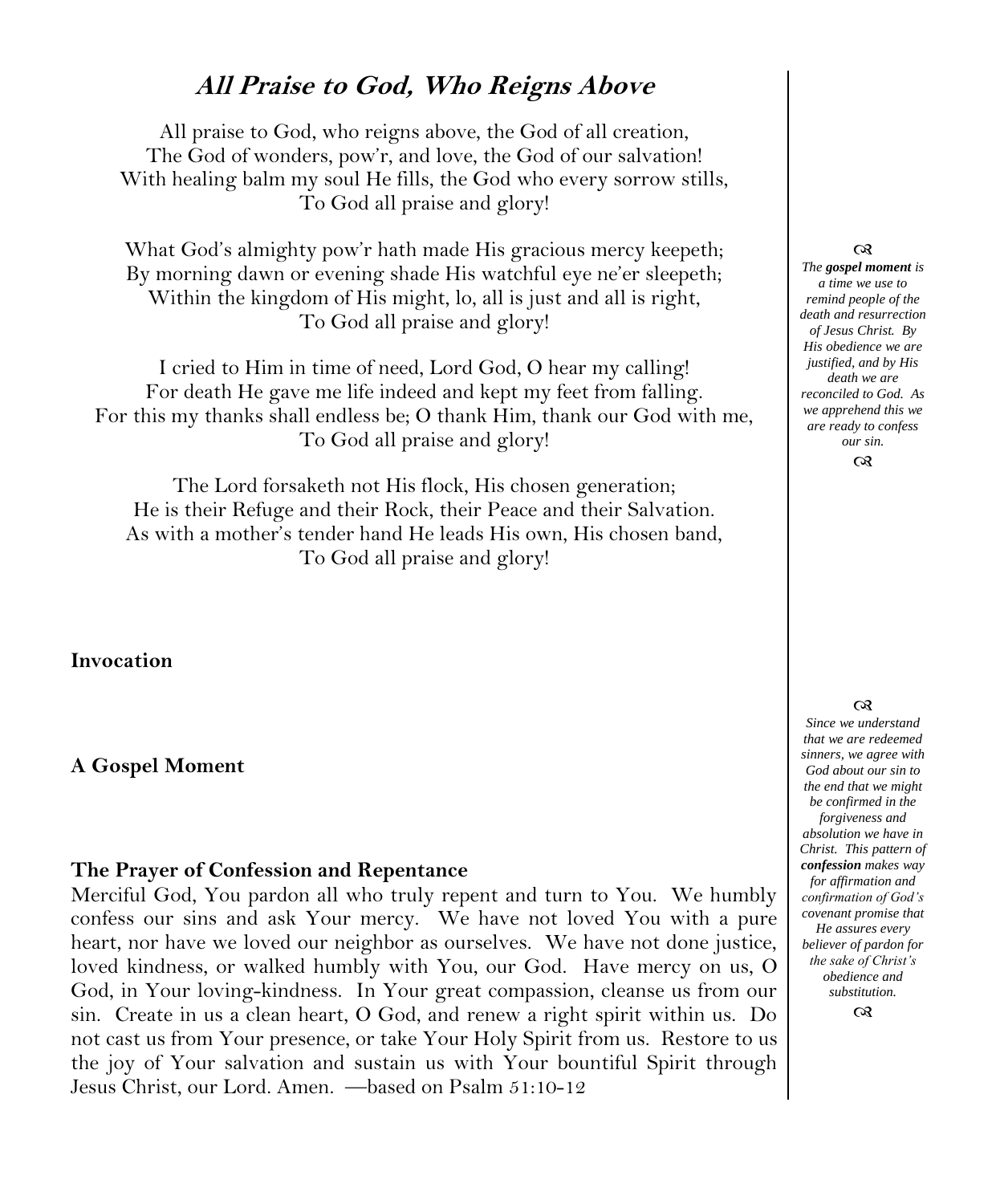$\infty$ *For assurance of pardon, the man who has faith is the man who is no longer looking at himself and no longer looking to himself. He looks entirely to the Lord Jesus Christ and His finished work, and rests on that alone". –Martyn Lloyd-Jones*

 $\infty$ 

#### **Assurance of Pardon** *People:* Thanks be to God!

# **There Is a Fountain**

There is a fountain filled with blood, Drawn from Immanuel's veins; And sinners, plunged beneath that flood, Lose all their guilty stains, lose all their guilty stains.

The dying thief rejoiced to see That fountain in his day: And there may I, as vile as he, Wash all my sins away, wash all my sins away.

E'er since, by faith, I saw the stream Thy flowing wounds supply, Redeeming love has been my theme, And shall be till I die, and shall be till I die.

#### **The Blessing**

*Minister:* The grace of God be with you. *People:* And also with you.

**Greeting One Another in the Name of the Lord**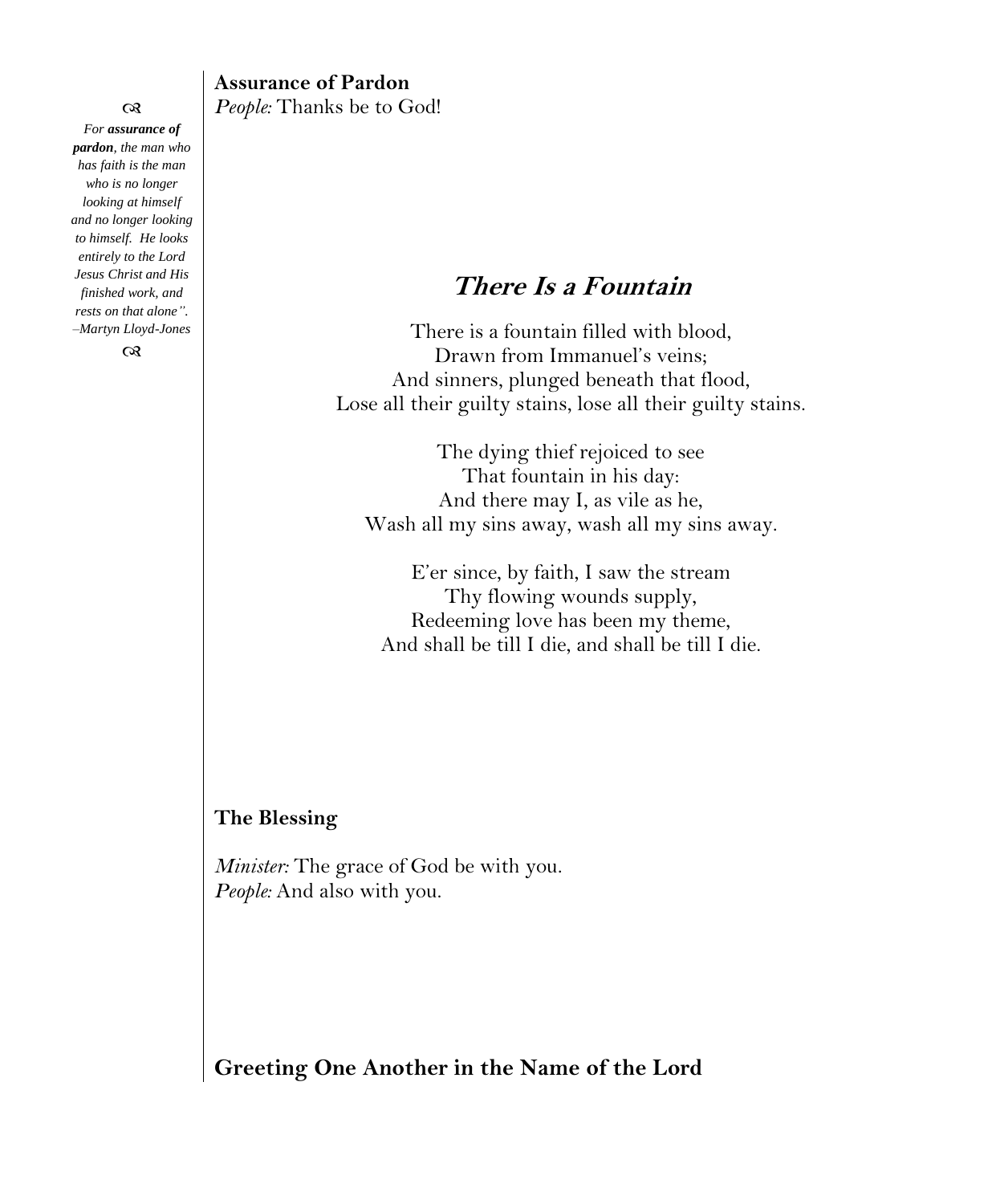# *Experiencing Renewal*

### **Psalm 121**

I lift my eyes up to the mountains, Where does my help come from? My help comes from You, Maker of Heaven, Creator of the earth. *(repeat)* 

*Chorus:* O how I need You Lord, You are my only hope; You're my only prayer. So I will wait for You to come and rescue me, Come and give me life.

*(repeat verse/repeat chorus twice)*

## **Psalm 62**

My soul finds rest in God alone, my rock and my salvation, A fortress strong against my foes, and I will not be shaken. Though lips may bless and hearts may curse, and lies, like arrows, pierce me, I'll fix my heart on righteousness, I'll look to Him who hears me.

Find rest, my soul, in God alone, amid the world's temptations. When evil seeks to take a hold, I'll cling to my salvation; Though riches come and riches go, don't set your heart upon them. The fields of hope in which I sow are harvested in heaven.

*Chorus:* Oh, praise Him, hallelujah! My delight and my reward. Everlasting, never failing, my Redeemer, my God.

I'll set my gaze on God alone, and trust in Him completely; With ev'ry day pour out my soul, and He will prove His mercy. Though life is but a fleeting breath, a sigh too brief to measure, My King has crushed the curse of death, and I am His forever.

*(repeat chorus twice)*

#### *Now that we have reenacted the story of the gospel as a church community. We now experience the renewal merited for us by Jesus Christ. We express this renewal in our singing praises to Jesus for His great mercy towards us.*

രു

 $\infty$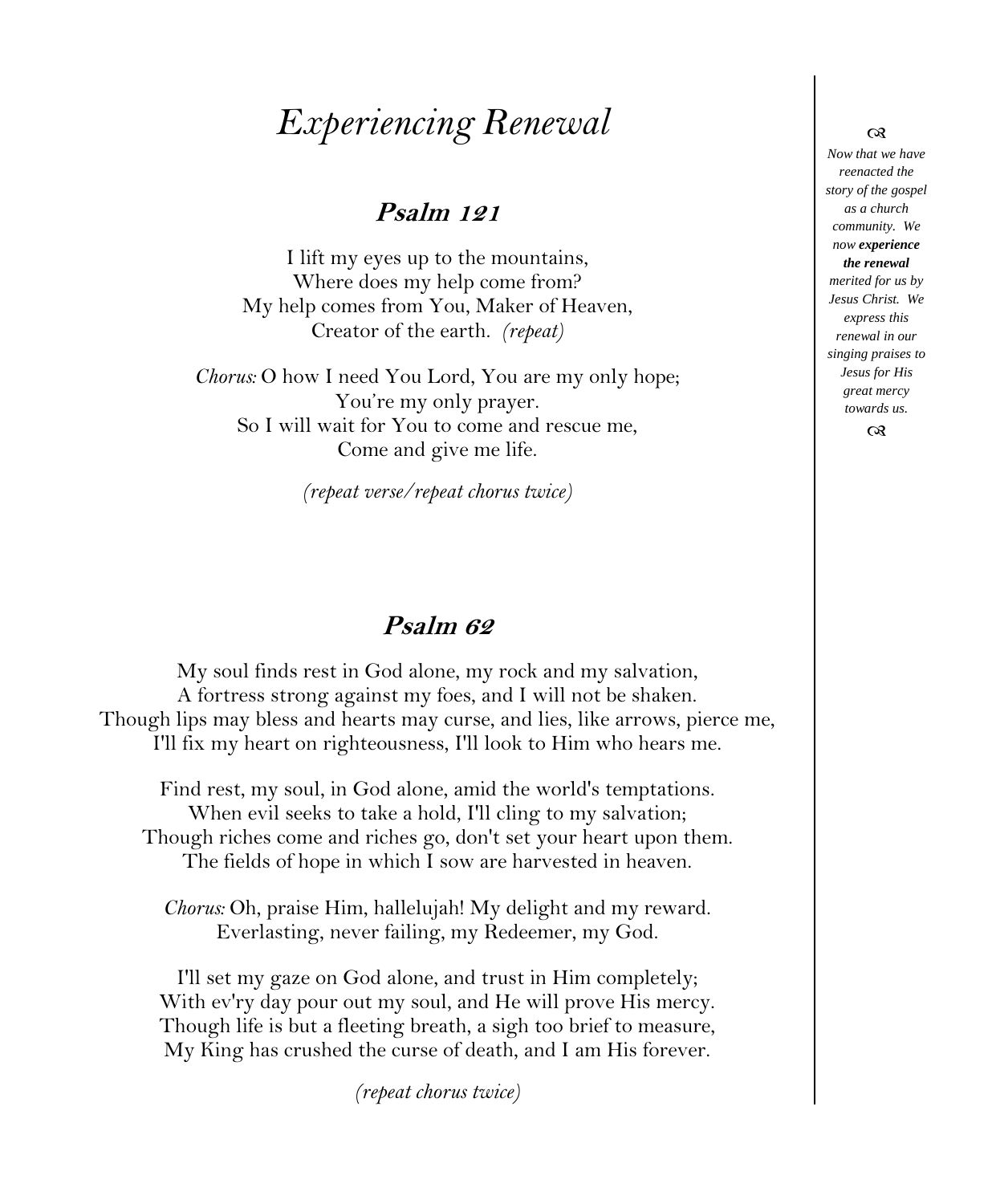### **You Are My Hiding Place**

*(Psalm 31:19-20)* 

You are my hiding place, You always fill my heart with songs of deliverance, Whenever I am afraid I will trust in You, I will trust in You, Let the weak say, "I am strong in the strength of the Lord."

*(repeat)*

I will trust in You, let the weak say, "I am strong in the strength of the Lord." I will trust in You.

**Pastoral Prayer**

**Song of Preparation to Hear God's Word**

# **Like a River Glorious**

Like a river glorious is God's perfect peace, Over all victorious in its bright increase; Perfect, yet it floweth fuller ev'ry day, Perfect, yet it groweth deeper all the way. *(refrain)*

Hidden in the hollow of His blessed hand, Never foe can follow, never traitor stand; Not a surge of worry, not a shade of care, Not a blast of hurry, touch the spirit there. *(refrain)*

Ev'ry joy or trial falleth from above, Traced upon our dial by the Sun of Love. We may trust Him fully all for us to do; They who trust Him wholly find Him wholly true. *(refrain)*

*Refrain:* Stayed upon Jehovah, hearts are fully blest, Finding, as He promised, perfect peace and rest.

#### $\infty$

*Jesus, our shepherd, prays with us and for us. We pray the pastoral prayer expecting the Holy Spirit to minister Jesus' benefits to us as He prays for us.*  $\infty$ 

 $\infty$ 

*(Children ages 4-6 may be dismissed for Children's Church during song)*  $\infty$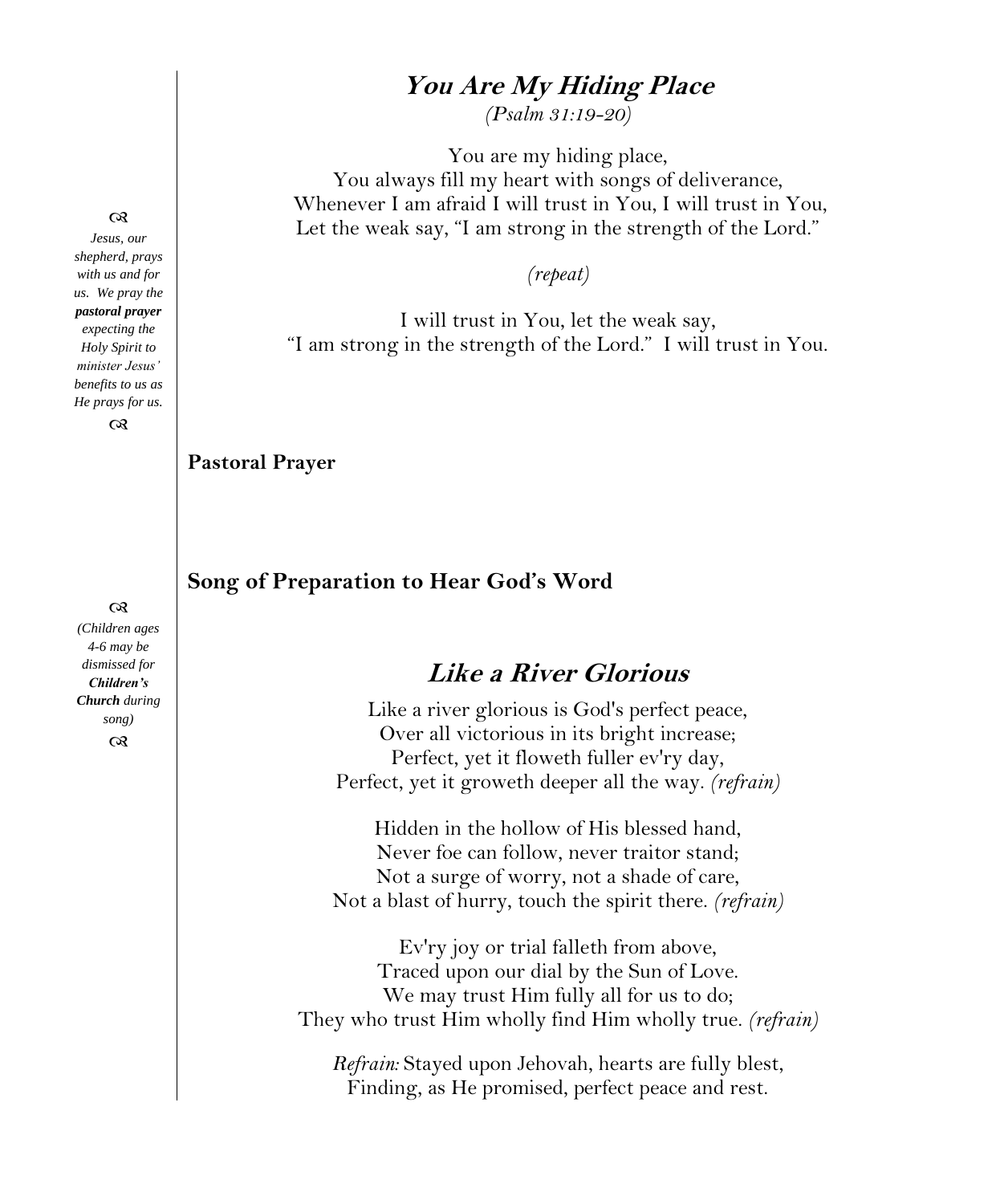# *Deepening Our Commitment*

#### **Preaching of the Word Tim Posey**

Series: The Savior of Sinners "Like Little Children" Luke 18:15-17 *Theme: Entering the Kingdom Like a Child*

Introduction:

I. Clues from the Context

II. Jesus Cares about Children

III. Our Status and Deeds do not Quality Us for Entrance

Conclusion:

*Since Jesus Christ has committed Himself to us in the laying down of His precious life, we are reminded of this in the preaching of the Word and likewise called to a daily, deepening*

 $\infty$ 

*commitment to follow after Him.*

 $\alpha$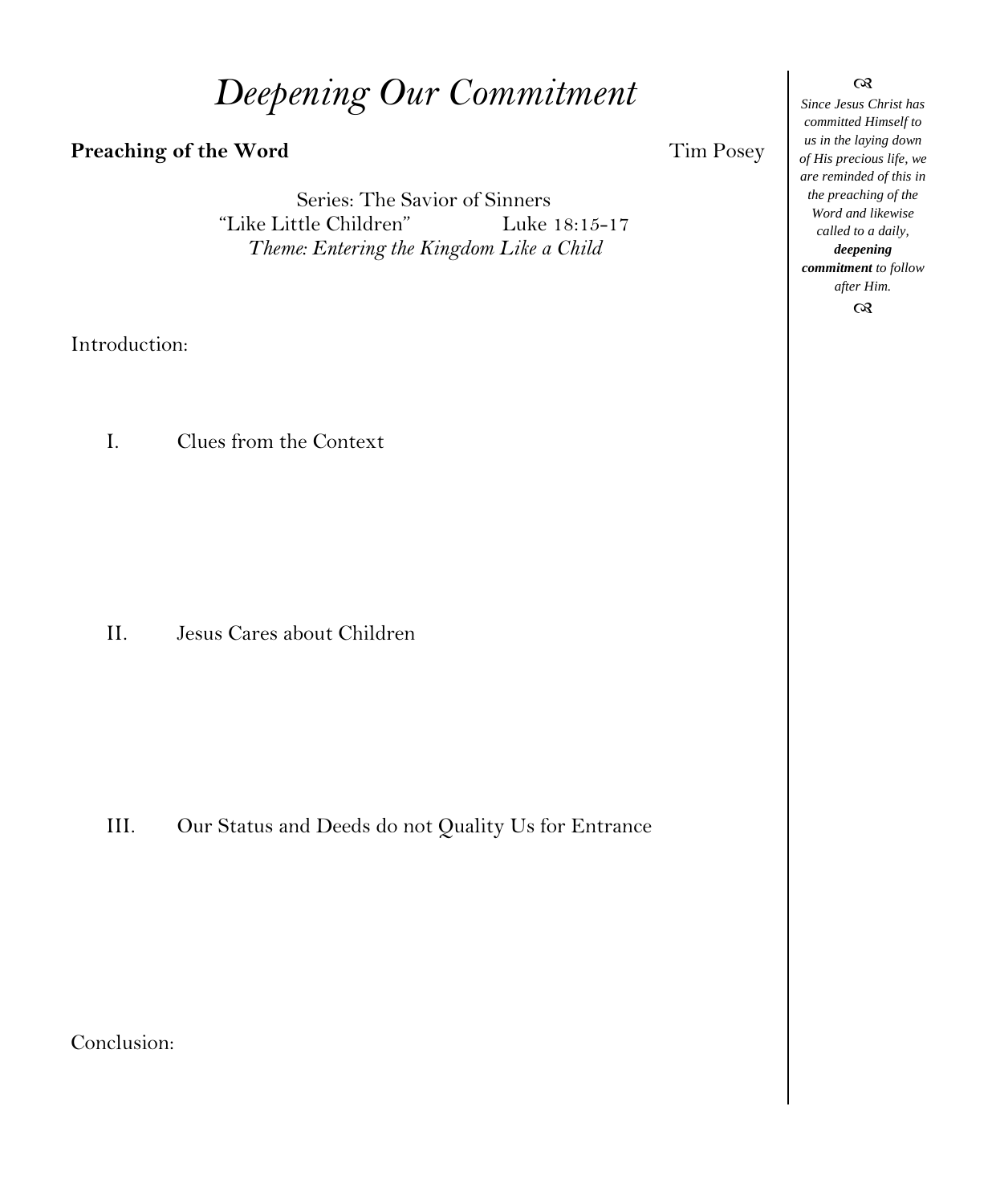*Receiving of tithes and offerings is not an "add on" to the service. It is part of worship. We demonstrate our trust in God's present provision and hope in our future with Him by supporting the spread of the Gospel.*

 $\infty$ 

 $\infty$ *The Benediction is a pronouncement of God's favor upon His assembled people.*  $^{cs}$ 

**Receiving of Tithes and Offerings**

#### **Song of Response**

# **And Can It Be That I Should Gain**

And can it be that I should gain an interest in the Savior's blood? Died He for me, who caused His pain? For me, who Him to death pursued? Amazing love! How can it be That Thou, my God, shouldst die for me? *(refrain)*

He left His Father's throne above (so free, so infinite His grace!), Humbled Himself (so great His love!) and bled for all His chosen race. 'Tis mercy all, immense and free; For, O my God, it found out me. *(refrain)*

Long my imprisoned spirit lay fast bound in sin and nature's night; Thine eye diffused a quick'ning ray; I woke, the dungeon flamed with light; My chains fell off, my heart was free; I rose, went forth, and followed Thee. *(refrain)*

No condemnation now I dread; Jesus, and all in Him, is mine! Alive in Him, my living Head, and clothed in righteousness divine, Bold I approach the eternal throne, and claim the crown, through Christ, my own. *(refrain)*

> *Refrain:* Amazing love! How can it be That Thou, my God, shouldst die for me?

**Benediction**